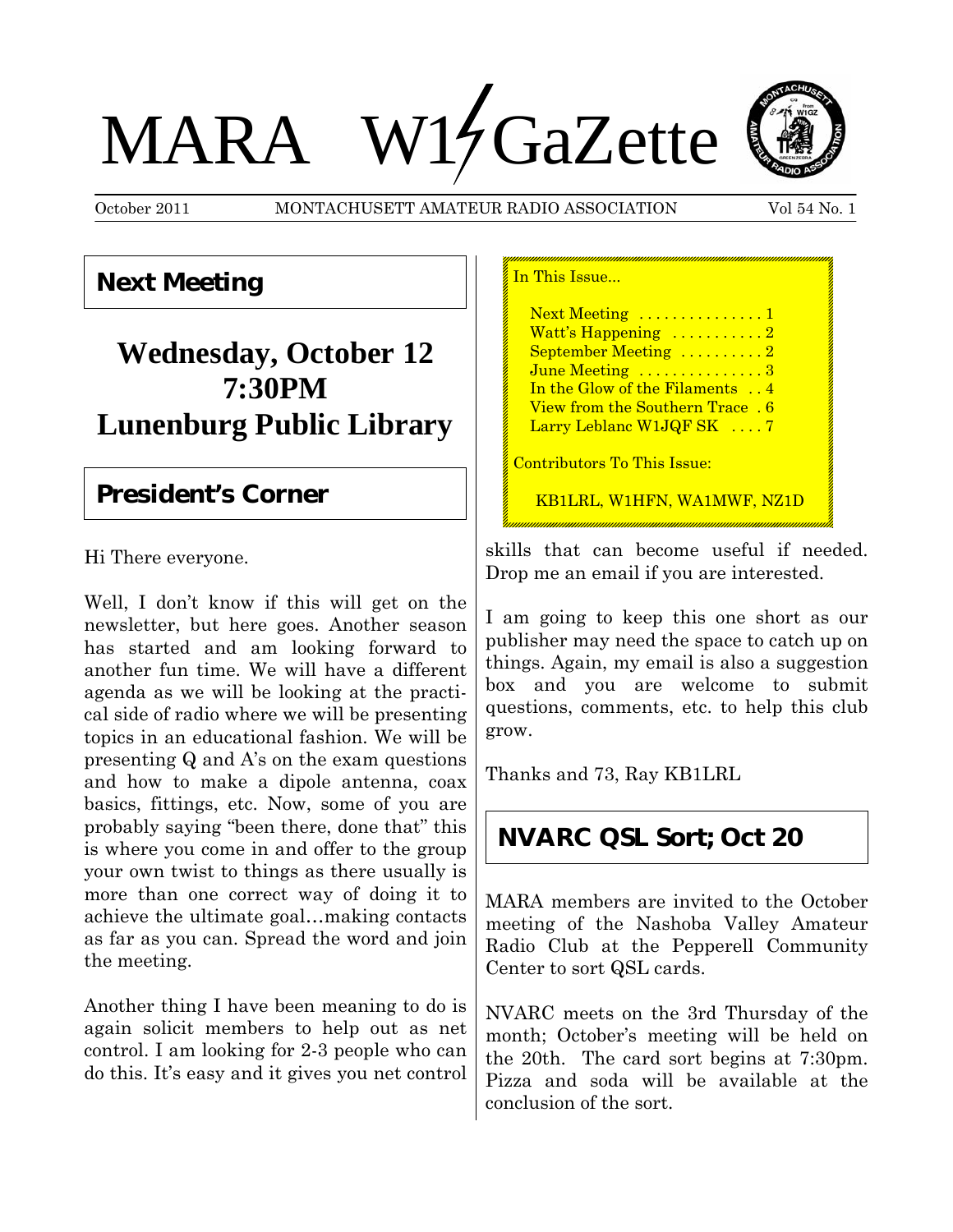# **Watt's Happening**

#### **Sundays, 0800 local 5330.5** (ch 1) USB Western Mass Emergency 60M Net Alternate frequencies are 5346.5 (ch 2), 5366.5 (ch 3), 5371.5 (ch 4), and 5403.5 (ch 5).

### **Sundays, 0830 local 3937**

Western Mass Emergency Net. Alternate frequency is 3942 in case of QRN, QRM, or frequency in-use. Also a good idea to scan up and down 10kHz if you cannot find the net.

**Sundays, 0900 local 145.45-** Montachusett Emergency Net

**Mondays, 2000 local 147.525 simplex** Worcester Emergency Simplex Net

**Tuesdays, 1930 local 145.37-** Templeton Emergency Net

**Wednesdays, 2100 local 28.341** Harvard Repeater Club 10 meter sideband net "Activity Night"

**Thursdays, 2000 local 28.345** Johnny Appleseed Net [MARA

**Nightly, 2100 local 146.97-** Central Mass Traffic Net

**First Monday, 1900 local 3943, 7245** RACES Net

**First Wednesday, 2000 local 3915** K1ARC Red Cross Net http://www.qsl.net/k1arc/

**Friday & Saturday 14-15 October**, Deerfield NH NEAR-Fest

**Sunday, 16 October, Cambridge** FLEA at MIT

**Sunday, 30 October, Westford MA** NE Antique Radio Club

# **September Meeting**

de Barry W1HFN

14 September 2011

The meeting was called to order by Ray, KB1LRL at 1935. Those in attendance were: Ray KB1LRL, Ed N1EJH, Gordon N1MGO, Barry W1HFN, Charlie KT1I, John KK1X, Bob KB1JZU, Norm W1BYH, Tom K1JHC, Al KB1TNN, Gary K1YTS, Ralph KD1SM, Paul KD1YH, and last but not least, our newest member, Pete KB1VPW.

The Treasurer reports an ending balance of \$1124.54, \$132.50 of which is in the repeater fund.

Due to the light turnout, the question arose do we have enough paid-up members for a quorum? This resulted in a rush of members paying their dues. Now we have a quorum.

A motion was made, seconded and approved to donate \$200.00 to the Friends of the Lunenburg Library in appreciation for the use of facilities.

The W1GZ web site now has a section to list items for sale, contact the webmaster, at; webmaster@w1gz.org.

An inquiry was made as to whether the club web site can be made inter-active. Paul replied in the affirmative.

Introductions were belatedly made.

Mention was made that a DJ is using our club call sign "DJW1GZ" on his radio program. The secretary was requested to notify him of his transgression. A Google search found his web site, which mentioned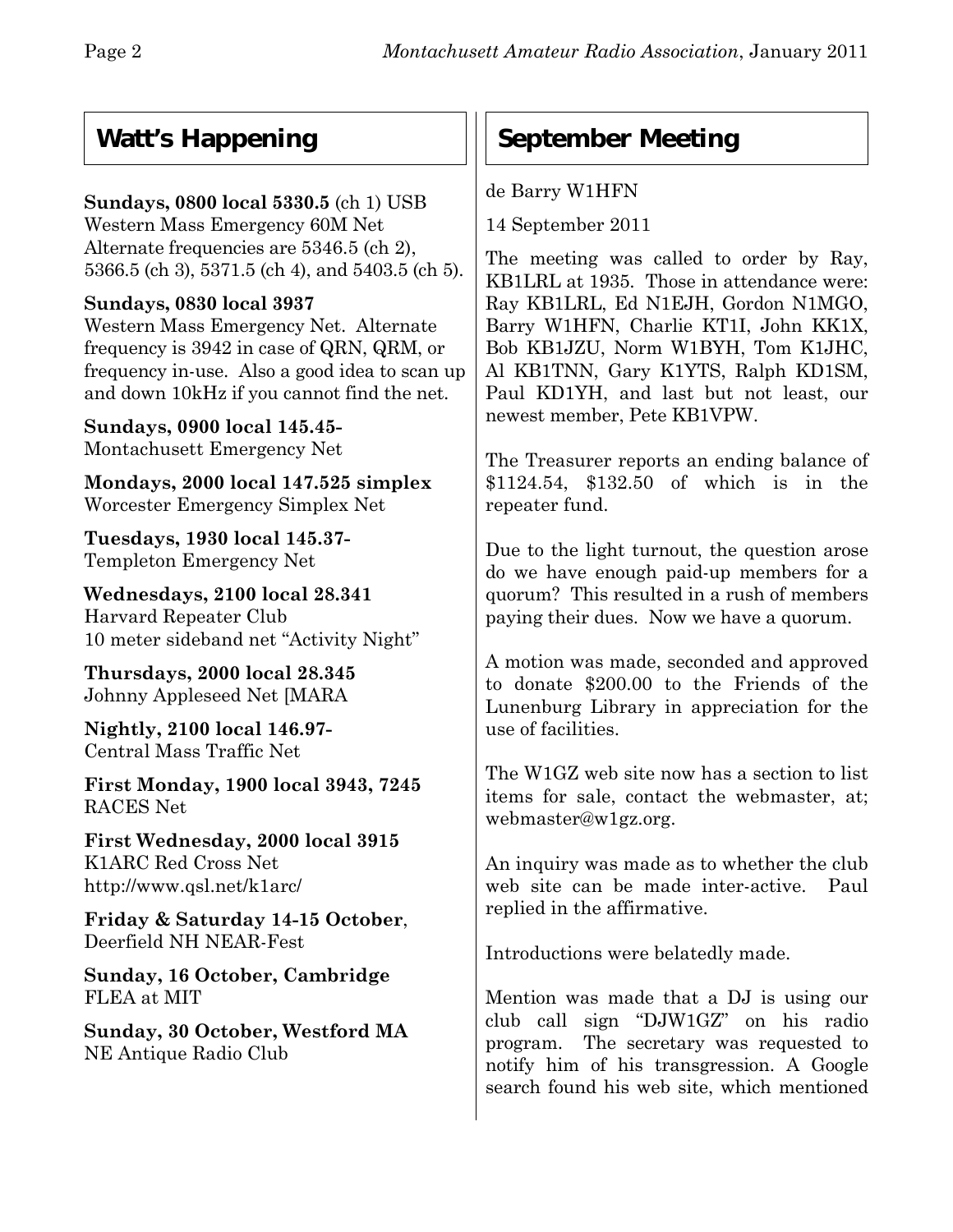# TheMARA W1/GaZette

is published by the Montachusett Amateur Radio Association just prior to the monthly meeting. The newsletter is distributed free to members and friends of Amateur Radio.

Contents copyright © 2011, MARA. Permission to use in other Amateur Radio publications with credit to MARA is hereby granted.

The deadline for materials to appear in the W1/GaZette is noon on the Sunday before the first Wednesday of the month.

#### **NEWSLETTER STAFF:**

| Editors:   | Ralph Swick KD1SM           |
|------------|-----------------------------|
|            | 978-582-7351 kd1sm@arrl.net |
| Webmaster: | Paul Upham KD1YH            |

#### **MEMBERSHIP INFORMATION:**

|                     | Club Secretary: Barry Fox W1HFN                   |              |
|---------------------|---------------------------------------------------|--------------|
| <b>Annual Dues:</b> | Regular<br>Family                                 | \$25<br>\$30 |
|                     | <b>Fixed income</b>                               | \$15         |
| Meetings:           | 2nd Wednesday, 7:30pm<br><b>September to June</b> |              |

Mailing address: MARA PO Box 95 Leominster, MA 01453 Web site: http://www.w1gz.org/

#### **OFFICERS:**

| Ray Lajoie, KB1LRL<br>rplajoie@comcast.net                                       | President             |
|----------------------------------------------------------------------------------|-----------------------|
| Ed Hendershaw N1EJH                                                              | <b>Vice President</b> |
| Barry Fox, W1HFN<br>foxbw@comcast.net                                            | <b>Secretary</b>      |
| Gordon LaPoint, N1MGO<br>n1mgo@arrl.net                                          | Treasurer             |
| Charlie Cayen, KT1I<br>kt1j@arrl.net                                             | Trustee               |
| MARA owns and operates the W1GZ repeater on<br>145.45 (CTCSS 74.4) in Fitchburg. |                       |

an "on-line" radio program. Since this is not over-the-air broadcasting, the secretary thought it appropriate to get an opinion from the FCC. An email was sent to them inquiring to the legality of his use of our call sign.

The status of the IRLP project was given by N1MGO. He has a MOTO radio which needs and interface built and tested.

A suggestion was made to start an HF weekday net. We agreed to meet on 28.345 Thurs at 8PM. The tentative name will the "The Johnny Appleseed Net".

John, KK1X, mentioned the Lantern Battery Challenge run by the N1NC group. Details at n1nc.org

The Boy Scout Expo will be held next Sat at Carter Park in Leominster. Ray asked for volunteer helpers and Tom, K1JHC and Gary, K1YTS came forth. The event is to run from 0800 to 1700.

A motion was made and carried to adjourn at 2049.

Respectfully Submitted, Barry W1HFN Secretary

## **June Meeting**

Minutes of the June 2011 Meeting of the Montachusett Amateur Radio Club

The meeting was called to order at 7:30. Those in attendance were: President, Ray KB1LRL; Vice-President, Bill N1UZ; Treasurer, Gordon N1MGO; Secretary, Barry W1HFN and Al KB1TNN, Tom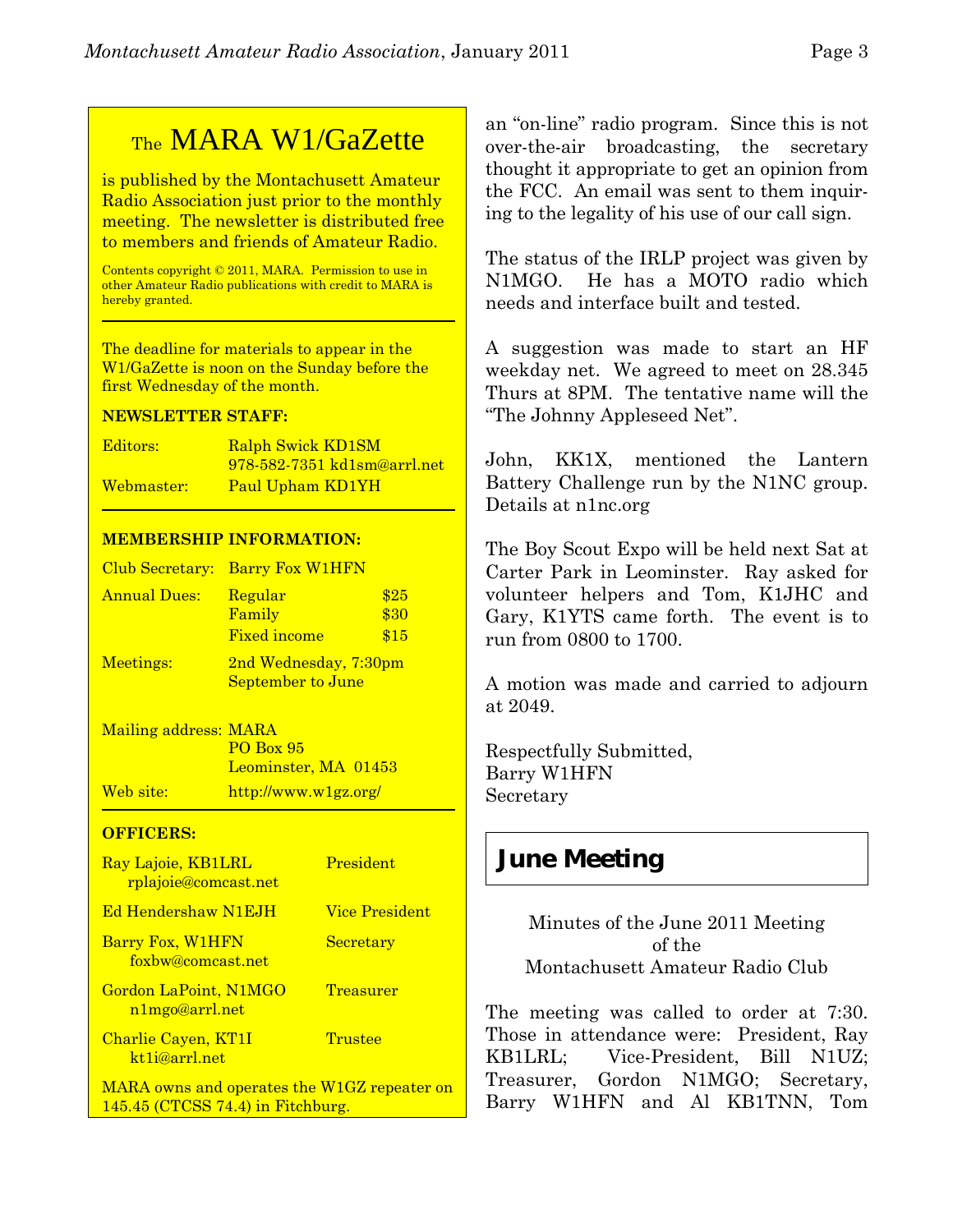K1JHC, Tom AB1GF, Gary K1YTS, Ed N1EJH, Charlie KT1I; Mickey WB1GFZ; Walter K1CMF; and our guest speaker, B Scott Andersen NE1RD.

We received two letters, one from the Townsend Lions Club thanking us for our assistance in the 2011 Townsend Canoe Race along with a donation of \$30.00 for the club treasury, and one from NVARC inviting us to join in the Lantern Battery Challenge.

Treasurers report, May balance \$1,285.99 and \$118.50 for the repeater fund.

Bill, N1UZ mentioned that the insurance binder had been forwarded to the state and that we had access to Mount Wachusett for Field Day. Tom, AB1GF, showed the triplexer he built for the same event, nice job Tom.

Mickey, WB1GFZ, donated a homebrew off center fed dipole as a raffle prize. \$14.00 was collected for the 50/50 raffle, the winner being beats me, I forgot to write it down. Same with the OCF prize.

The nominating committee for the 2011- 2012 slate of officers made their presentation. Ray, KB1LRL President; Ed, N1EJH Vice President; Gordon, N1MGO Treasurer and Barry, W1HFN Secretary. N1UZ cast one vote to elect the slate, it was unanimously voted aye.

At 8PM the formal meeting was recessed for general socializing.

The meeting reconvened for the talk by our guest speaker, Scott, NE1RD. He gave a presentation on his "100 Pound DX-Pedition." Very interesting and

informative, how to go on a DX-pedition with "only" 100 pounds of radio + antennas.

A motion was made at 8:50 to adjourn, was seconded and carried.

Respectfully submitted, Barry W1HFN Secretary

# **In the Glow of the Filaments...**

de Bill NZ1D

Part 1: Nestor Stolba's Call Sign Revealed!

Note that the following is somewhat preliminary but it's necessary to "get it on paper." Back in 2006, in my little booklet, Genesis of a Call Sign, I tried to answer that burning question: "Who was the first W1GZ?" We know that prior to 1927 or '28, government-assigned call letters were a numeral followed by two or three letters (e.g., 1GZ). We also know that when the "W" prefix was introduced, it was added to the existing call (e.g., W1GZ). Since we now know that Nestor Stolba did not hold 1GZ, the obvious next question is: "What was Nestor Stolba's first call sign, if not 1GZ?"

But…before we get into that, let's review a little more early local amateur radio activity. We know that MARA sprouted from the Region 9 (CD) Radio club, formed in 1951. And that Nestor Stolba, W1GZ, was the original club's first president. In 1976, Ellis Holden, W1GUI (SK), wrote about MARA: "There were of course radio clubs [in the area] before this one. It seems fitting that they be mentioned, as they too played a part in our local Ham history.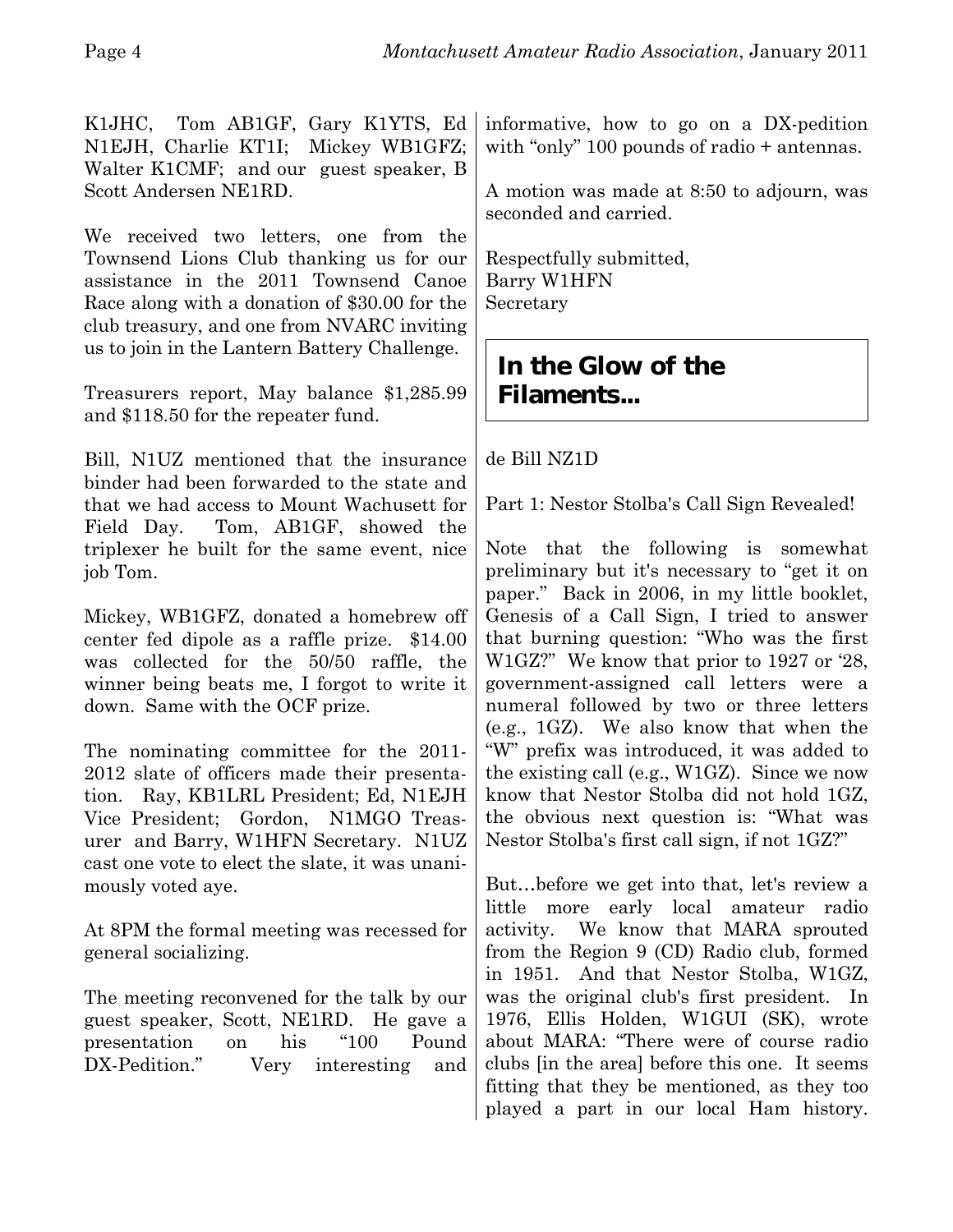About 1921 there was a group of about 10 who had a club in Fitchburg. We met in a hall above what is now Aubuchon's on upper Main Street. I believe George Starkey was a member. At that time I was 1-BON."

This little tidbit really caught my interest. A little digging (well, actually some pretty serious HEAVY digging) revealed that this first club was called the Worcester North Radio Association and it was issued the station call letters 1EBN in the fall or winter of 1920. The station location at that time was 800 Water Street, Fitchburg, the home of George Starkey, who would later be known as W1ACP. Thus, depending upon how far you want to s-t-r-e-t-c-h the timeline, 1EBN was the call sign of our club's first predecessor.

This was shortly after the federal government had lifted the outright ban on radio operations, except for government and very limited commercial activity, during WWI. In those days, Amateur Radio licenses actually consisted of two distinctly separate licenses printed on separate sheets of paper: (1) a station license, with associated call letters, assigned to a specific location; and (2) an operator license, assigned to an individual. It's important here to note that the call letters were assigned to the station and not to the operator.

Here, the reader should note several items. I have used the term call letters and call signs more or less interchangeably. In the beginning, the official government designation was "call letters"; I don't know when Amateurs started referring to them as call signs. Current licenses, now conjoined, refer to them as "Call Sign/Number". To the government, call letters merely identified a transmitting station (the "apparatus"), they

did not consider them part of any operator's personal identification.

All amateur radio activity and licenses, including call letters, had been terminated by President Wilson's Executive Order in April 1917. In April 1919 when the government allowed radio receiving activity to resume, they stated, "all licenses for transmitting stations have expired, and it will be necessary, when peace is declared, for owners of these stations to reapply to the Department of Commerce for new licenses." In other words, you could listen, but still not transmit.

After the November armistice, new regulations stipulated that all transmitting licenses and call letters had been voided, candidates had to be retested; and new station call letters were to be assigned. The slate had been wiped clean. To be tested, two applications were necessary, one for "Application for operator's license" and one for "Amateur applicant's description of apparatus" (the station license). Holders of expired amateur licenses had a choice: take a 12 wpm code test and waive the written exam or take a 10 wpm code test and sit for the regular written exam. New candidates had to take the full test. Licenses were valid for two years. There was no continuity from previously held call letters.

It was not uncommon to have a "station" licensed to a location that was not the home of an individual operator (such as an unlicensed person or a club). For example, the first 1GZ was issued to Arthur Stansfield's grandmother's address, even though he held the operator's license and did not live with her.

So the first local club, the Worcester North Radio Association, was located at Starkey's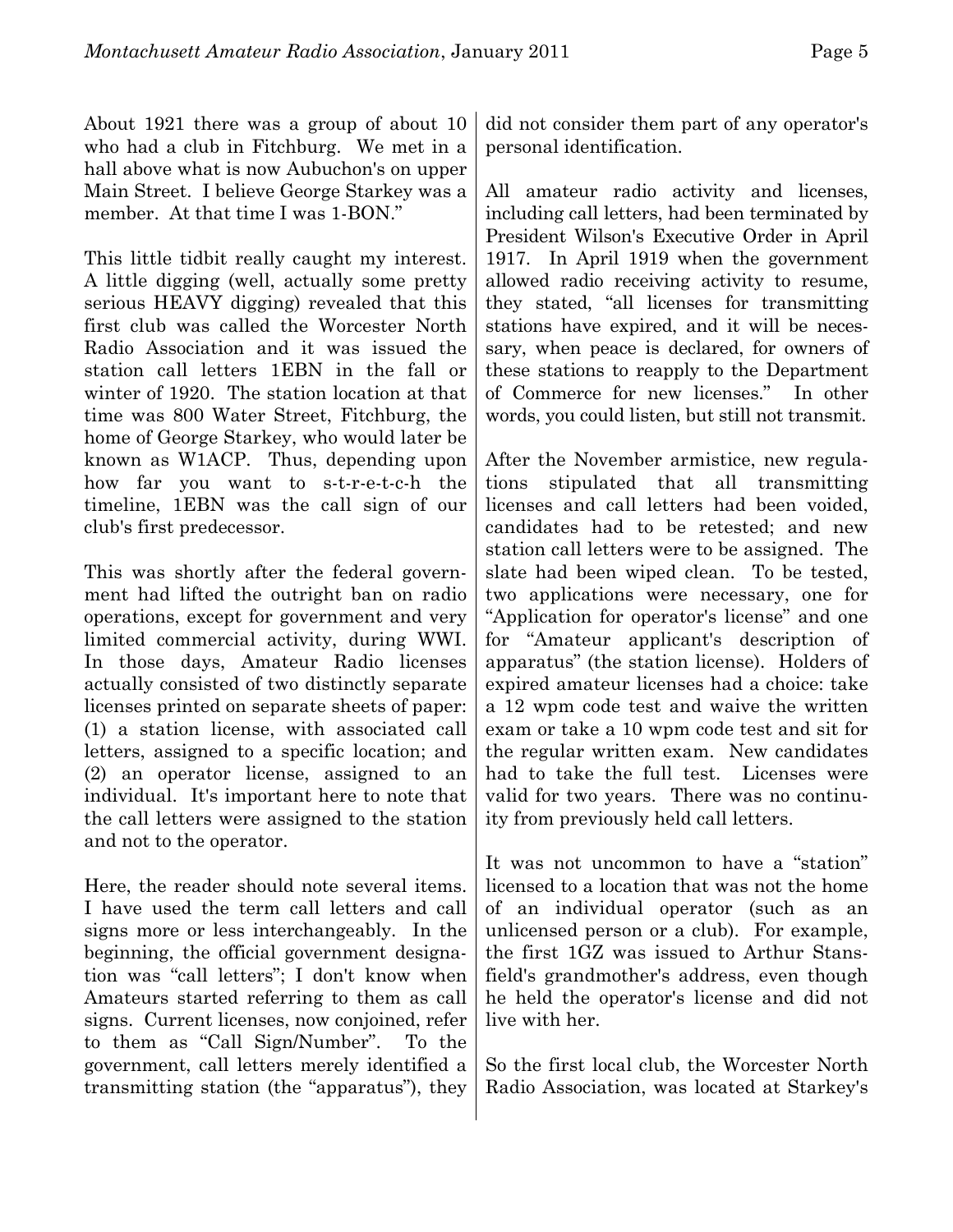house, who was also club president, but he was not the "owner" of the station. The club was "owner" and the co-trustees for the club, secretary Ellis Holden (1BON), and Howard Cosman (unknown call letters), were legally responsible (i.e, the "control operators"). Ellis at that time was a 15-year-old high school student who had received his license only a few months before, in the fall of 1920. Oddly enough, early activities included "relaying" music (e.g., a 1922 report stated, "Worcester North Radio Club hears concert relayed by phone..."), a general problem that plagued the government often in the early days of amateur radio.

And now, back to the question: "What was Nestor Stolba's first call sign, if not 1GZ?"

Oh darn, we're out of time. Sorry, but you'll have to wait until the next issue of the W1/Gazette. Stay tuned.

# **View from the Southern Trace**

*Ed. note: Bill NZ1D supplied the photographs below to accompany his article of this title published in the May W1/GaZette. Ye Olde [and apparently increasingly distracted] Editor somehow overlooked the photographs in Bill's submission.*

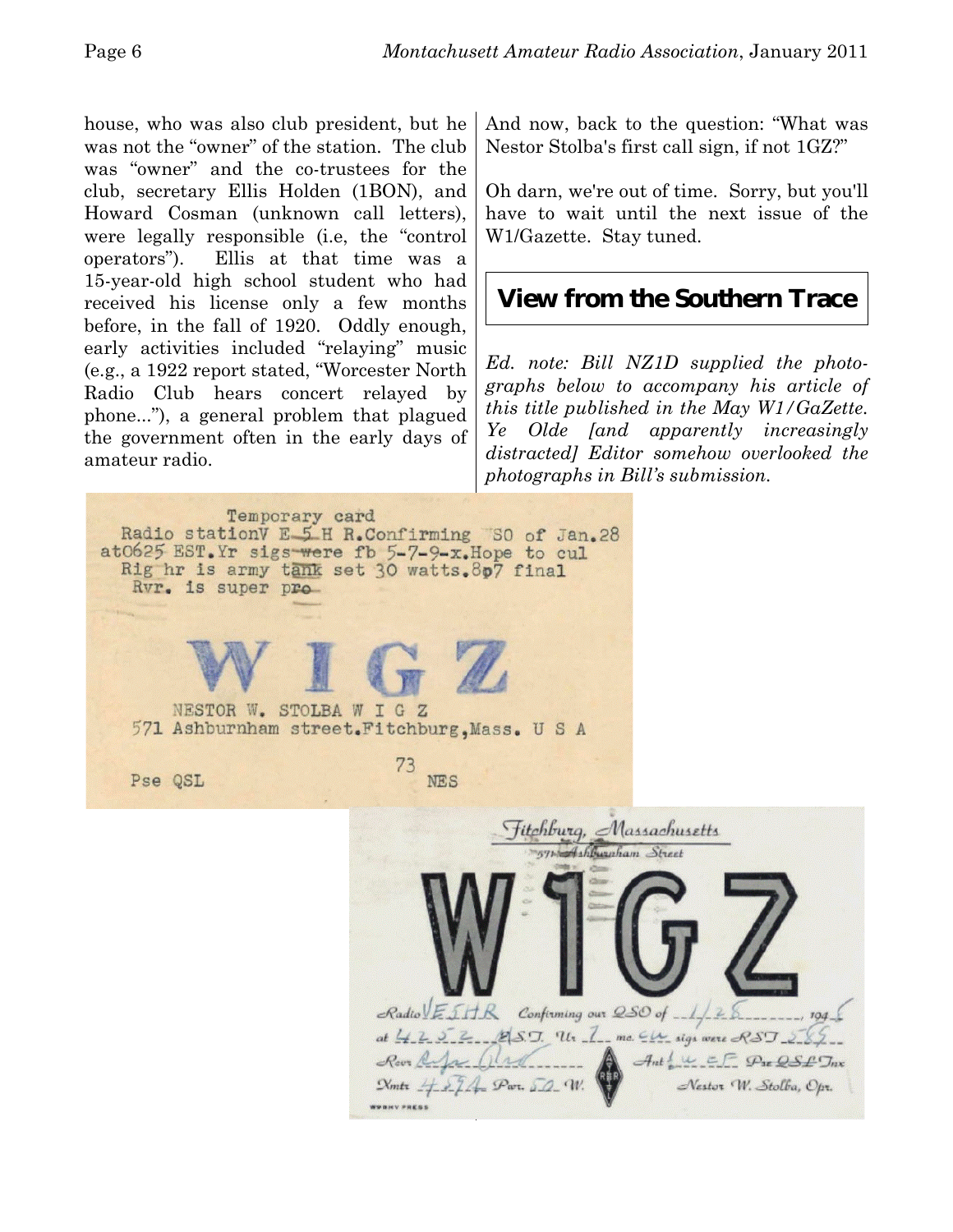# **Larry Leblanc W1JQF SK**

de Larry Leblanc WA1MWF, 1 August

Folks,

It saddens me to share with the club the news of dad's passing. My dad got his ticket in 1936 and was active in the Montachusett ARC in Leominster throughout the 1950's and 1960's.

\*Joseph (Larry) Leblanc \*

<http://www.legacy.com/guestbook/sptimes/ guestbook.aspx?n=joseph-leblanc-larry&pid =152774675&cid=full>

LEBLANC, Joseph "Larry" 96, passed away July 24, 2011, in St. Petersburg. Born in Fitchburg, MA, Joseph is survived by his wife of 67 years Gilda V.; two children, Suzanne (William) Arrand and Lawrence A. (Jeannie) Leblanc; 4 grandchildren, William K., Benjamin, Brian and Bethany; and three great-grandchildren. He was honorably discharged from the Navy in February, 1946 as Chief Radio Man and received the Purple Heart on May 17, 1945. Joseph was also a lifetime member of the DAV and retired from the U.S. Postal Service in January, 1975. Guestbook at davidcgross.com <http://davidcgross.com> David C. Gross Funeral Homes 6366 Central Ave. 727-381-4911

\*Published in the St. Petersburg Times on July 27, 2011 \*

*Ed. Note:* According to his son, Larry W1JQF moved from Fitchburg to Florida around 1973 and maintained a vacation home in Ashburnham for several years after

that. If you have any Ham recollections about Larry, please let me know and I'll include them in the GaZette.

de NZ1D:

A little more digging finds Larry LeBlanc Sr W1JQF #23 on the roster of charter members of the Montachusett Repeater Association. Larry Jr was #8. The charter was "closed" on Nov 9, 1974 with 42 members. Norm Rivers was #24.

More from Larry WA1MWF:

I was born in 1950 and it seems my dad was always a member of the MARC. I was a member too and I believe I was one of the vice presidents one year. I'm now a member of the Whitman ARC. My QTH is East Bridgewater.

I was the first president of the Montachusett Repeater Association. I dry walled and painted a room in an Caddy's old barn wor the GE Prog-Line repeater. The phone company gave us a hard time installing a phone line out there for control but ultimately did...good times!

I thoroughly enjoyed the fellowship in both club and I learned a lot which I took into my early career as a commercial 2-way radio repair.

My dad said his aunt was an early ham back in the arc-'n-spark days. I don't know any details but it's quite possible one or both were Montachusett Radio Research and Communications Association members.

Before he retired, my dad was a shareholder of a club that owned a shack on Potato Hill.